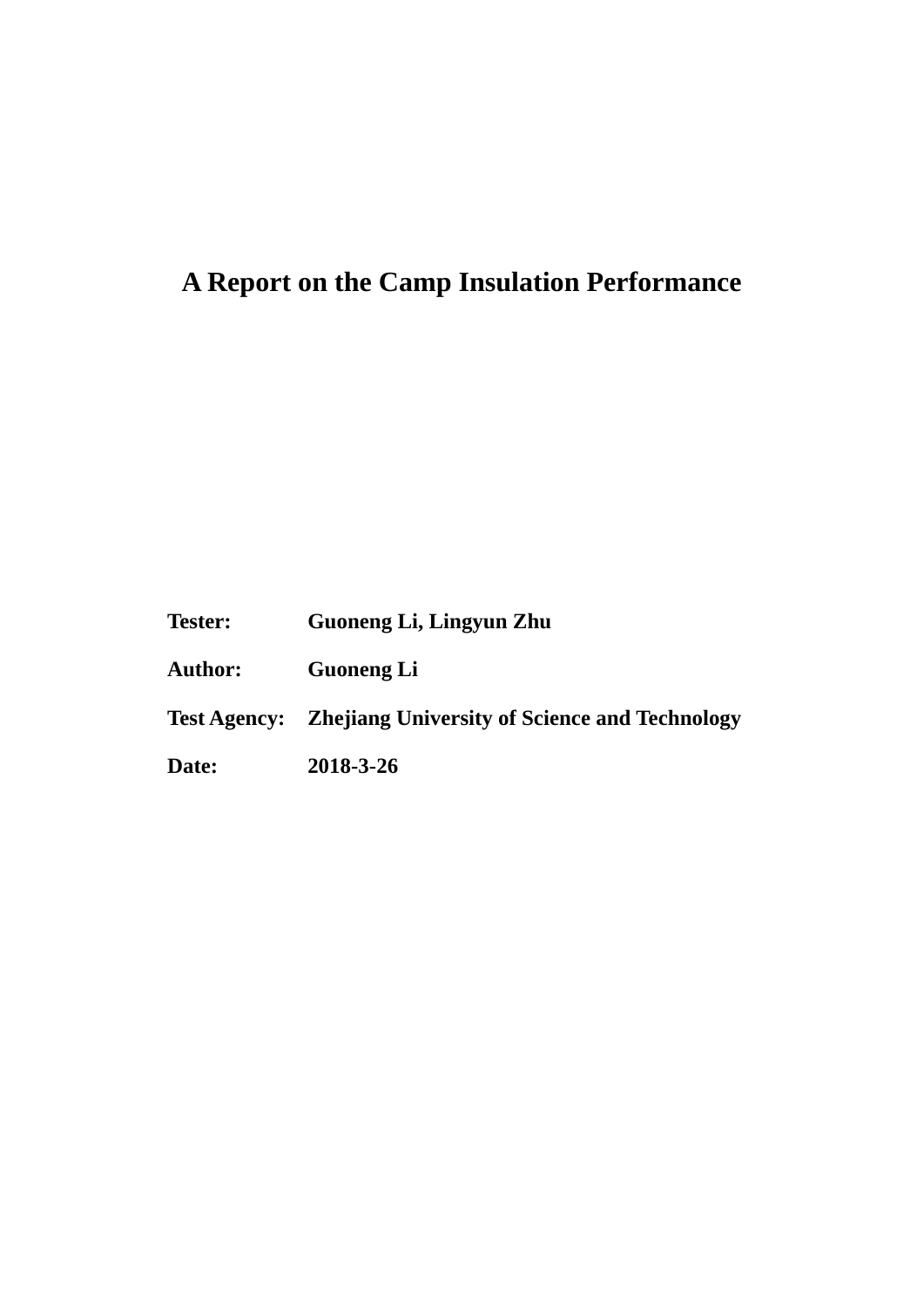### **Part-I Basic Information**

**Date:** Mar 12-13, 2018

**Location:** Binjiang, Hangzhou.

**Altitude:** 7th floor

**Ambient temperature during test:** between 16 °C and 19 °C.

**Test period:**5 hours

**Temperature difference:** larger than 15 °C

**Measurement location:** 3 locations, 2 thermocouples at each location (one inside the camp, the other outside the camp)

#### **Camp Parameters:**

- (1) Outside surface area:  $50 \text{ m}^2$  without consideration the carpet area.
- (2) Carpet area:  $25 \text{ m}^2$  (two cases: basic insulation and improved insulation).
- (3) Double insulation layers for the outside surface.
- (4) mm thickness each, approximate 5 mm thick of air gap.)
- (5) Insulation material: eiderdown.
- (6) Metals support.

#### **Measurement Instruments:**

- (1) Agilent DAQ, incorporated with 6 K-type thermocouples Accuracy: 0.5%.
- (2) Dali-T8 Infrared Imager
	- Resolution: 384×288
	- Wavelength: 8-14 μm
	- Accuracy: Max. 2 °C OR 2%.

#### **Measurement Locations:**



Fig.1 Measurement locations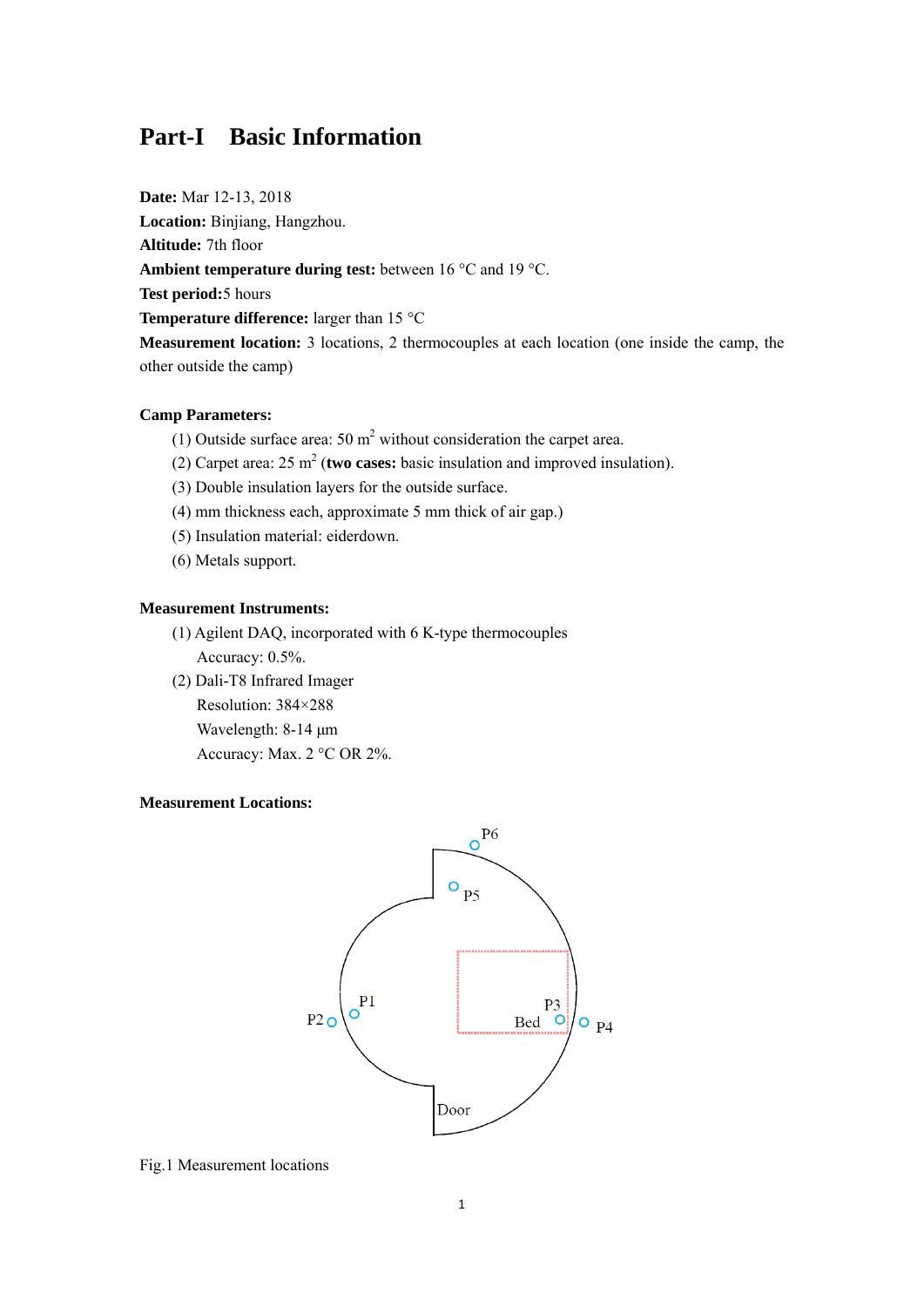### **Part-II Basic insulation performance**

The temperature variation curves is shown as Fig.2. Notice that this result is obtained after 2 hours of heating with 2 KW electrical heater inside the camp. Wind velocity: 1.4-1.6 m/s.



Fig.2 Time evolution of the temperature difference (begins from a semi-steady state)

Analysis:

(1) The average result between 60 minutes to 135 minutes is 22.1 °C.

(2) Maximum temperature difference between 60 minutes to 135 minutes is 2 °C. Therefore, data from this period can be referred as steady-state results.

(3) The overall heat transfer coefficient. The heat dissipation rate from the camp is as follows,

$$
Q_{\rm out} = U A \Delta T
$$

where the overall heat transfer coefficient is determined by the five thermal resistances. i.e. the inside convection thermal resistance, the outside convection thermal resistance, the conduction thermal resistances (two insulation layers and one air layer).

#### **As a result, the overall heat transfer coefficient is 1.21 W/m2 -K**.

(4) Heat leak.

(a) The major heat leaks are located at the carpet floor and the upper part of the door.

(b) The heat leaks from the windows should be taken into considerations.

(c) The metal support may contribute to the conduction heat lost.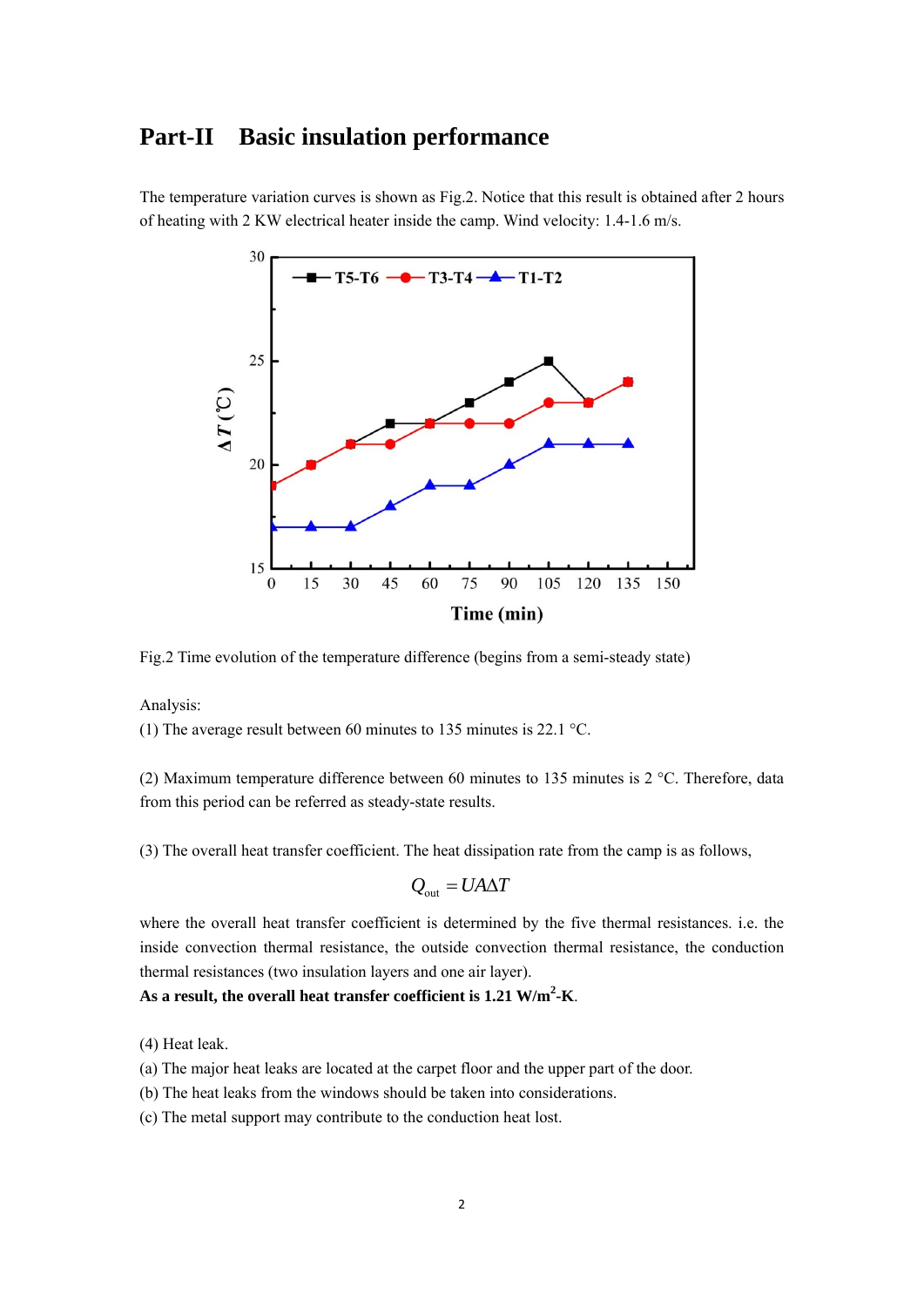



Fig.3 Infrared images from difference views



Fig.4 An infrared image of the Sewage treatment equipment (for whom concerns)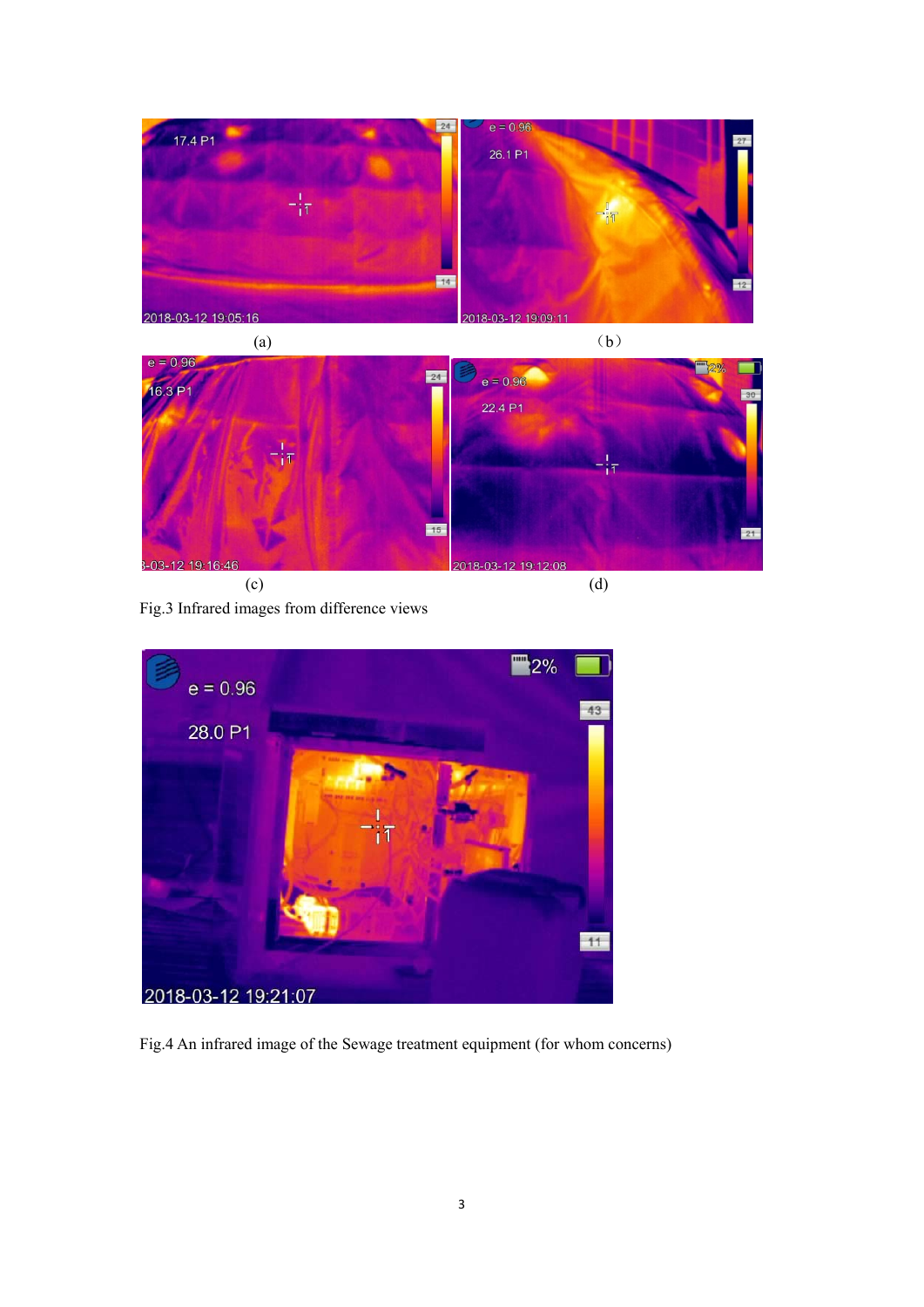### **Part-III Improved insulation performance**

The temperature variation curves is shown as Fig.5. Notice that this result is obtained after 1.5 hours of heating with 2 KW electrical heater inside the camp. Wind velocity: 1.1-1.2 m/s.



Fig.5 Time evolution of the temperature difference (begins from a semi-steady state)

Analysis:

(1) The average result between 60 minutes to 135 minutes is 28.4°C.

(2) Maximum temperature difference between 60 minutes to 135 minutes is 3°C. Therefore, data from this period can be referred as steady-state results.

(3) The overall heat transfer coefficient. The heat dissipation rate from the camp is as follows,

$$
Q_{\rm out} = U A \Delta T
$$

where the overall heat transfer coefficient is determined by the five thermal resistances. i.e. the inside convection thermal resistance, the outside convection thermal resistance, the conduction thermal resistances (two insulation layers and one air layer).

**As a result, the overall heat transfer coefficient is 0.94 W/m2 -K**.

(4) Heat leak.

(a) The heat leak problem from the carpet floor was solved.

- (b) The major heat leak is located at the upper part of the door.
- (c) The heat leaks from the windows should be taken into considerations.

(d) The metal support may contribute to the conduction heat lost.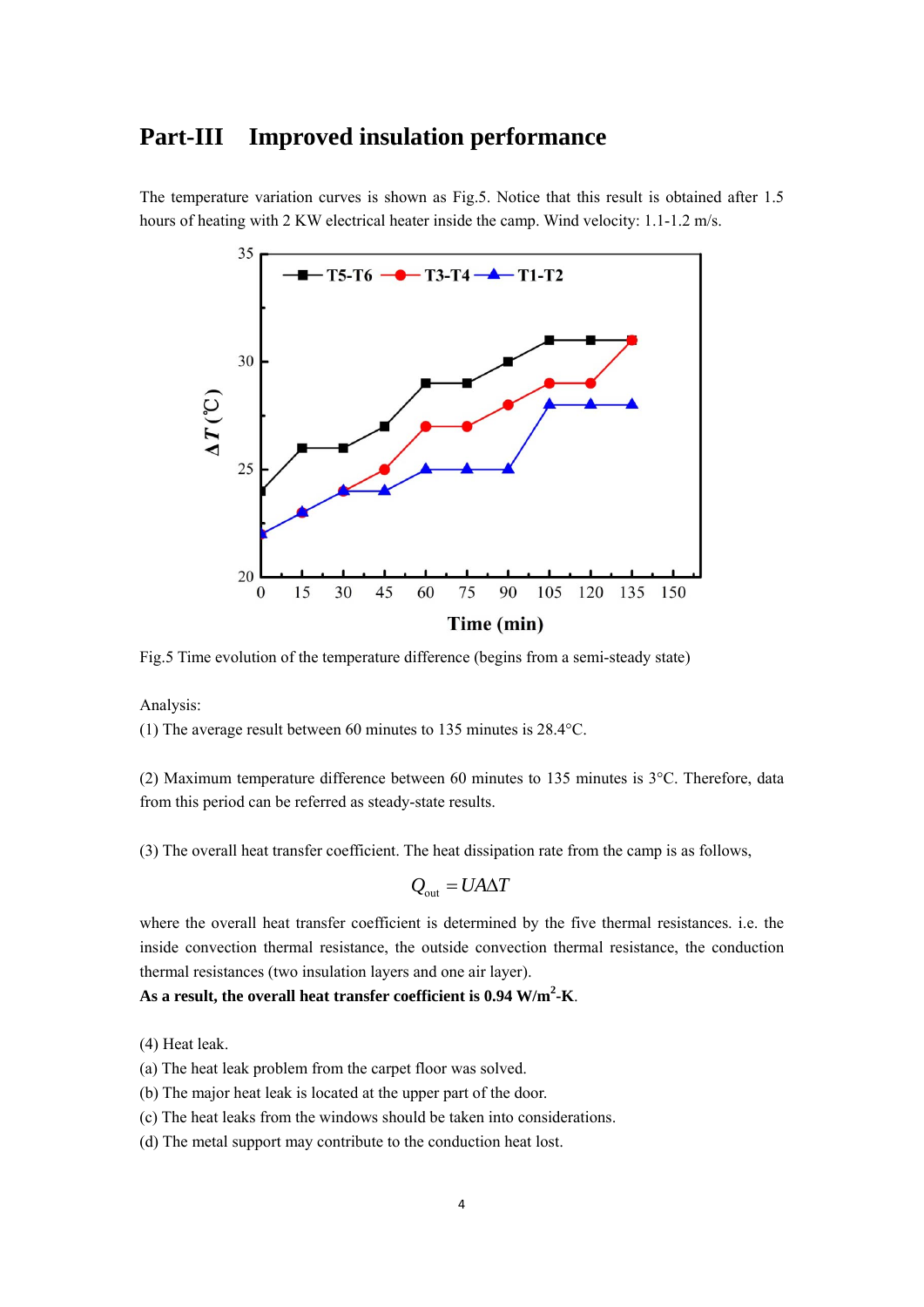

Fig.6 Infrared images from difference views